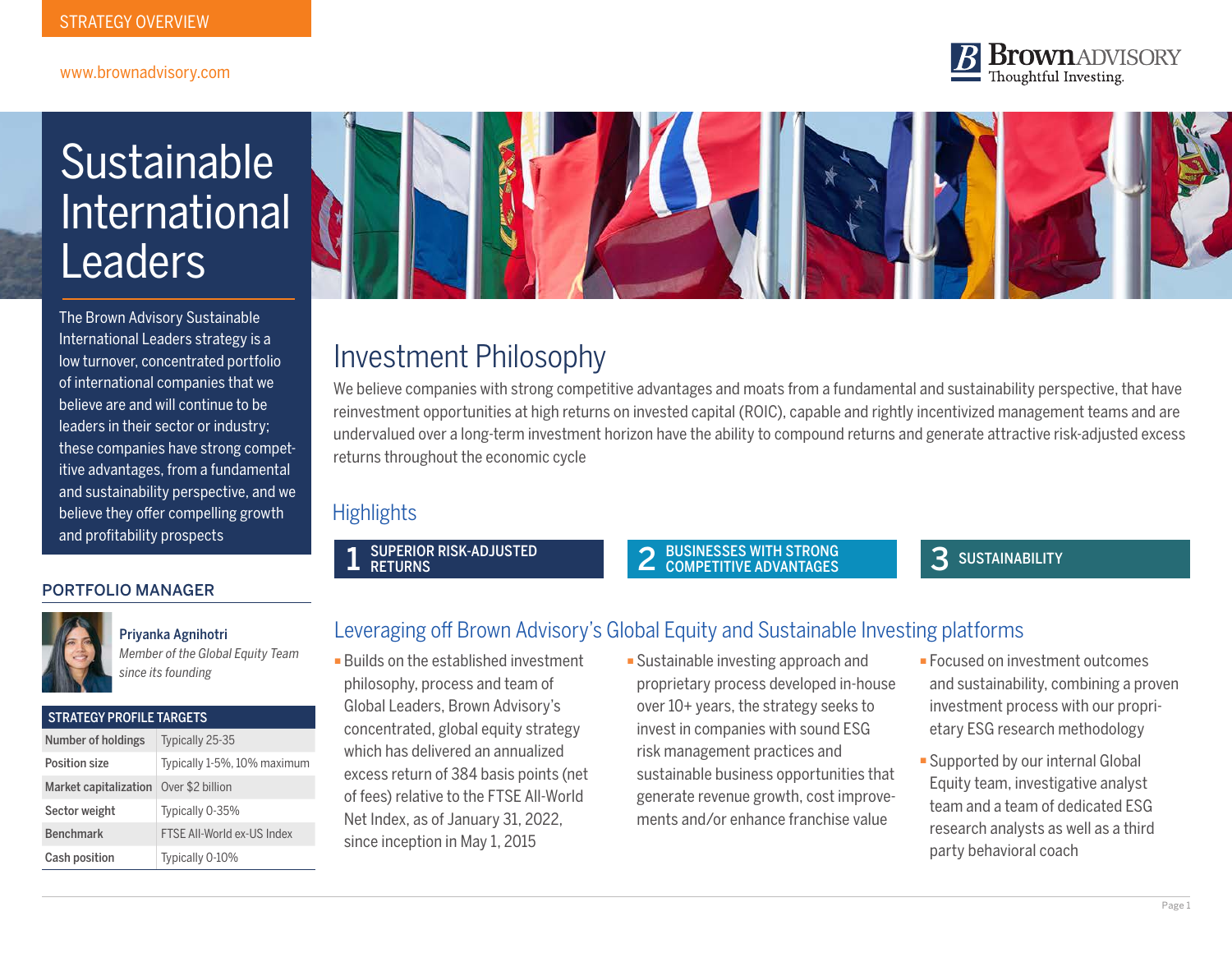## Investment Selection

Integrated fundamental and ESG research, supplemented by investigative research to uncover businesses that we believe posses strong fundamental and sustainable competitive advantages, growth and profitability, and thus have the potential to compound returns over the long term

WE BELIEVE IN



#### *FRANCHISE QUALITY*

**Exceptional business model** 

- <sup>n</sup> Attractive reinvestment opportunities
- Sustainable Business Advantage drivers

#### *QUANTITATIVE MEASURES*

 $\blacksquare$  ROIC meaningfully above cost of capital

- $\blacksquare$  High incremental ROIC
- $\blacksquare$  Strong cash flow generation

#### *MANAGEMENT QUALITY*

■ Track record of strong capital allocation  $\blacksquare$  Management incentives are aligned

#### *INVESTABILITY*

**active** 

Management:

Active

*high*

 $\blacksquare$  Probability weighted expected return

- $\blacksquare$  5 year + investment horizon
- $\blacksquare$  Absolute cash flow value, not relative value

learn *willingness to*

Constant Learning:

*& ask questions*

### Capital Allocation Conviction based allocation approach supported by behavioral analysis

Portfolio manager often works with a third party behavioral coach to identify and address behavioral biases in portfolio construction and management such as:

Drawdown Review: Re-assessment of the investment case following a 20% share price decline from purchase or underperformance by 20% over a rolling twelve-month period

Regret Aversion Rule: Systematic build out of a position to full size

Endowment Effect Rule: Regular review of the portfolio to determine if there is an attachment to a position due to ownership

### Proven Investment Process Growth of \$100,000 (gross)

International Investments from Global Leaders Strategy vs. FTSE All-World ex US Index



Members, signatories, or supporters of:



*positions*



~25-35

Concentration:



~5yr *holding period*

Long-term Investing:



*share*



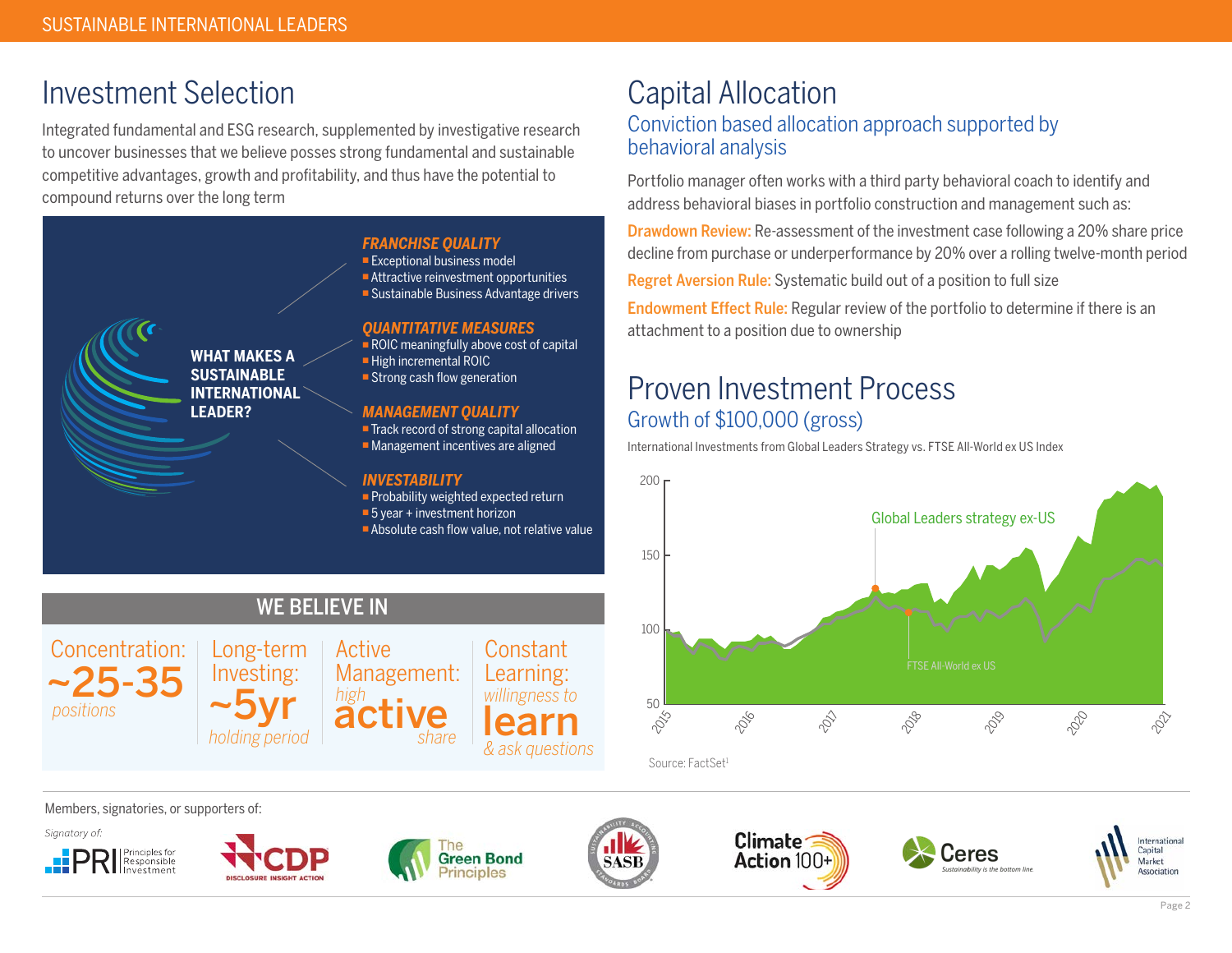<sup>1</sup>All returns greater than one year are annualized. Global Leaders strategy inception date: May 1, 2015. The metrics shown above reflect the international holdings within the Global Leaders composite, managed by Brown Adv Institutional. The international holdings and allocations in the Global Leaders Strategy may not represent the same international holdings and allocations in the Sustainable International Leaders Strategy. The Global Leade process is not identical to the Sustainable International Leaders process and the investment team is different. Portfolio information is based on representative Global Leaders and Sustainable International Leaders account. Advisory calculated these metrics by extracting the only the international holdings from the Global Leaders Strategy, which included holdings in both international and U.S. companies. The Sustainable International Leaders not exist during the time period pictured, and this chart does not depict the actual performance of any strategy or client portfolio in existence at the time.

Please see the end of the presentation for a GIPS compliant disclosure page.

#### **Disclosures**

Past performance may not be a reliable guide to future performance and investors may not get back the amount invested. All investments involve risk. The value of the investment and the income from it will vary. There is no guarantee that the initial investment will be returned.

The views expressed are those of the author and Brown Advisory as of the date referenced and are subject to change at any time based on market or other conditions. These views are not intended to be and should not be relie investment advice and are not intended to be a forecast of future events or a guarantee of future results. The information provided in this material is not intended to be and should not be considered to be a recommendation to engage in or refrain from a particular course of action or to make or hold a particular investment or pursue a particular investment strategy, including whether or not to buy, sell, or hold any of the securities mention assumed that investments in such securities have been or will be profitable. To the extent specific securities are mentioned, they have been selected by the author on an objective basis to illustrate views expressed in the do not represent all of the securities purchased, sold or recommended for advisory clients. The information contained herein has been prepared from sources believed reliable but is not guaranteed by us as to its timeliness and is not a complete summary or statement of all available data. This piece is intended solely for our clients and prospective clients, is for informational purposes only, and is not individually tailored for or directed prospective client.

All investments involve risk. The value of the investment and the income from it will vary. There is no guarantee that the initial investment will be returned. Past performance is not indicative of future results and you m amount invested.

ESG considerations that are material will vary by investment style, sector/industry, market trends and client objectives. The strategy seeks to identify companies that it believes may have desirable ESG outcomes, but inves in their views of what constitutes positive or negative ESG outcomes. As a result, the strategy may invest in companies that do not reflect the beliefs and values of any particular investor. The strategy may also invest in would otherwise be screened out of other ESG-oriented funds. Security selection will be impacted by the combined focus on ESG assessments and forecasts of return and risk.

The strategy intends to invest in companies with measurable ESG outcomes, as determined by Brown Advisory, and may seek to screen out particular companies and industries. Brown Advisory relies on third parties to provide d screening tools. There is no assurance that this information will be accurate or complete or that it will properly exclude all applicable securities. Investments selected using these tools may perform differently than as f factors incorporated into the screening process, changes from historical trends, and issues in the construction and implementation of the screens (including, but not limited to, software issues and other technological issu guarantee that Brown Advisory's use of these tools will result in effective investment decisions.

#### Terms and Definitions

The FTSE All-World Net Index is a market-capitalization weighted index representing the performance of global large and mid cap stocks and covers 90-95% of the investable market capitalization. The index covers Developed a Emerging markets, and is suitable as the basis for investment products, such as funds, derivatives and exchange-traded funds. FTSE® is a trade mark of LSEG and is used by FTSE under license.

The FTSE All-World ex-US Index is a market-capitalization weighted index representing the performance of the large and mid cap stocks from the FTSE Global ex-US I Equity Index Series and covers 90-95% of the investable mar capitalization. The index covers Developed and Emerging markets, excluding the US, and is suitable as the basis for investment products, such as funds, derivatives and exchange-traded funds. FTSE® is a trade mark of LSEG a by FTSE under license.

#### An investor cannot invest directly into an index.

ROIC is a measure of determining a company's financial performance. It is calculated as NOPAT/IC; where NOPAT (net operating profit after tax) is (EBIT + Operating Leases Due 1-Yr)\*(1-Cash Tax Rate) and IC (invested capita + Total Equity + Total Unfunded Pension + (Operating Leases Due 1-Yr \* 8) – Excess Cash. ROIC calculations presented use LFY (last fiscal year) and exclude financial services.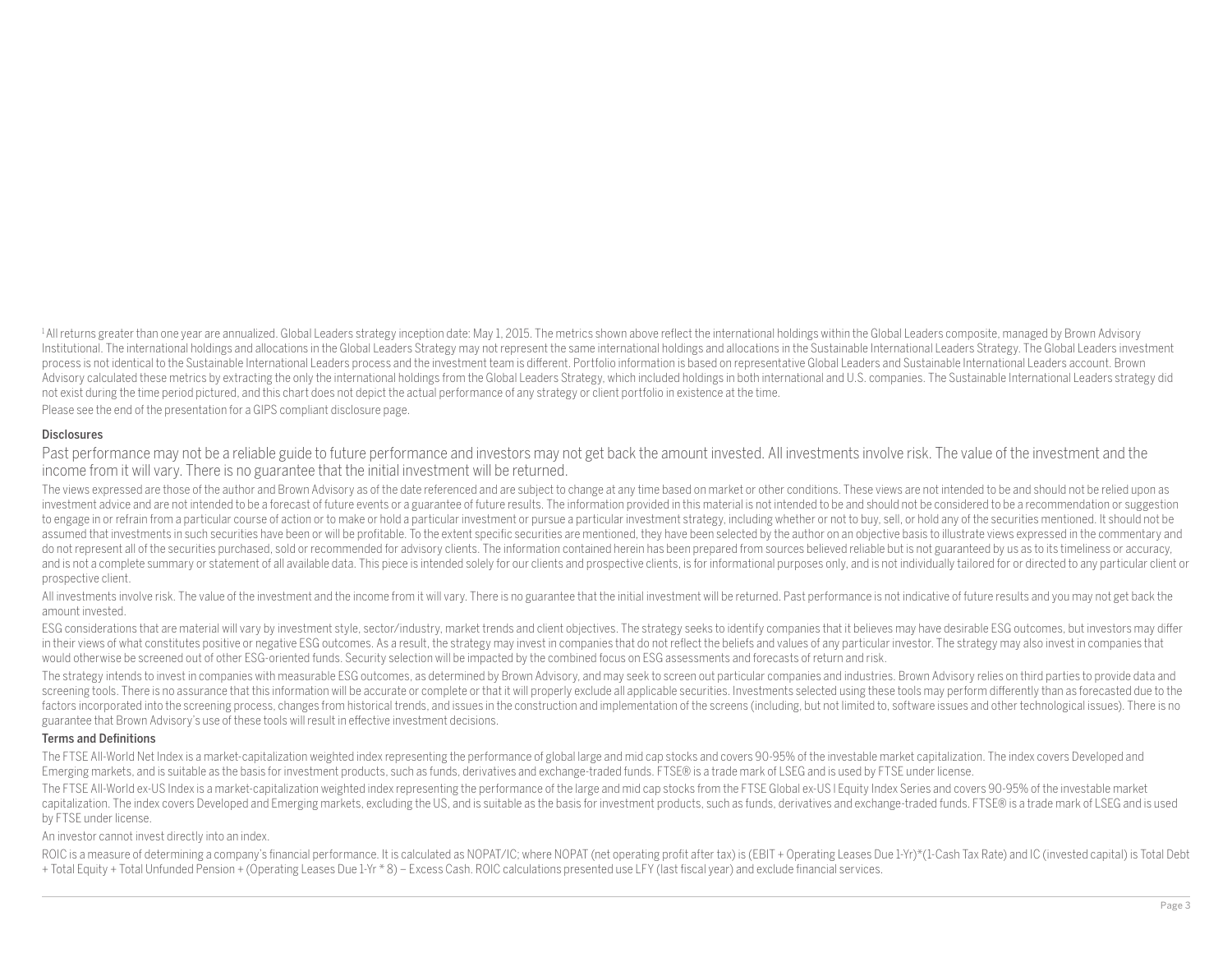### Brown Advisory Sustainable International Leaders Composite

| Year   | Composite Total<br>Gross Returns (%) | Composite Total Net<br>Returns (%) | Benchmark Returns<br>(%) | Composite 3-Yr<br>Annualized Standard   Annualized Standard<br>Deviation (%) | Benchmark 3-Yr<br>Deviation (%) | Portfolios in Com-<br>posite at End of Year | Composite<br>Dispersion (%) | <b>Composite Assets</b><br>$$USD$ Millions)* | <b>GIPS Firm Assets</b><br>(\$USD Millions)* |
|--------|--------------------------------------|------------------------------------|--------------------------|------------------------------------------------------------------------------|---------------------------------|---------------------------------------------|-----------------------------|----------------------------------------------|----------------------------------------------|
| 2020** |                                      | $V \Gamma$                         | N/A                      | N//                                                                          | N/A                             | uve or fewer :                              | N/A                         | N/A                                          | 59,683                                       |

\*\*Performance not available for the period since the Composite inception date is September 1, 2021

Brown Advisory Institutional claims compliance with the Global Investment Performance Standards (GIPS®) and has prepared and presented this report in compliance with the GIPS standards. Brown Advisory Institutional has bee independently verified for the periods from January 1, 1993 through December 31, 2020. The Verification reports are available upon request. A firm that claims compliance with the GIPS standards must establish policies and for complying with all the applicable requirements of the GIPS standards. Verification provides assurance on whether the firm's policies and procedures related to composite and pooled fund maintenance, as well as the calcu presentation, and distribution of performance, have been designed in compliance with the GIPS standards and have been implemented on a firm-wide basis. Verification does not provide assurance on the accuracy of any specifi performance report. GIPS® is a registered trademark of CFA Institute. CFA Institute does not endorse or promote this organization, nor does it warrant the accuracy or quality of the content contained herein.

1. \*For the purpose of complying with the GIPS standards, the firm is defined as Brown Advisory Institutional, the Institutional and Balanced Institutional asset management divisions of Brown Advisory. As of July 1, 2016, redefined to exclude the Brown Advisory Private Client division, due to an evolution of the three distinct business lines.

2. The Sustainable International Leaders Composite (the Composite) includes all discretionary portfolios invested in the Sustainable International Leaders strategy. The Sustainable International Leaders strategy aims to ac appreciation by investing primarily in international equities. The strategy intends to invest in equity securities of companies that the portfolio manager believes are leaders within their industry or country, as demonstra deliver high relative return on invested capital over time.

3. ESG considerations that are material will vary by investment style, sector/industry, market trends and client objectives. The strategy seeks to identify companies that it believes may have desirable ESG outcomes, but in differ in their views of what constitutes positive or negative ESG outcomes. As a result, the strategy may invest in companies that do not reflect the beliefs and values of any particular investor. The strategy may also in that would otherwise be screened out of other ESG oriented funds. Security selection will be impacted by the combined focus on ESG assessments and forecasts of return and risk. The strategy intends to invest in companies w measurable ESG outcomes, as determined by Brown Advisory, and seeks to screen out particular companies and industries. Brown Advisory relies on third parties to provide data and screening tools. There is no assurance that information will be accurate or complete or that it will properly exclude all applicable securities. Investments selected using these tools may perform differently than as forecasted due to the factors incorporated into th changes from historical trends, and issues in the construction and implementation of the screens (including, but not limited to, software issues and other technological issues). There is no guarantee that Brown Advisory's tools will result in effective investment decisions.

4. The Composite creation date is October 6, 2021. The Composite inception date is September 1, 2021.

5. The benchmark is the FTSE All-World ex-US Net Index. The FTSE All-World ex-US Net Index is a weighted index representing the performance of the large and mid cap stocks providing coverage of Developed and Emerging Markets excluding the US. The Index is derived from the FTSF Global Fquity Index Series (GFIS), which covers 98% of the world's investable market capitalization. "FTSF®", "Russell®", "MTS®", "FTSF TMX®" and "FTSF Russell" and othe marks and trademarks related to the FTSE or Russell indexes are trademarks of the London Stock Exchange Group companies. An investor cannot invest directly into an index. Benchmark returns are not covered by the report of independent verifiers.

6. Composite dispersion is an equal-weighted standard deviation of portfolio gross returns calculated for the accounts in the Composite for the entire calendar year period. The composite dispersion is not applicable (N/A) where there were five or fewer accounts in the Composite for the entire period.

7. Gross-of-fees performance returns are presented before management fees but after all trading commissions, and gross of foreign withholding taxes (if applicable). Net-of-fee performance returns reflect the deduction of a ment fees and all trading commissions. Other expenses can reduce returns to investors. The standard management fee schedule is as follows: 0.80% on the first \$50 million; 0.55% on the next \$50 million; 0.45% on the next \$5 0.40% on the balance over \$150 million. Further information regarding investment advisory fees is described in Part II A of the firm's form ADV. Actual fees paid by accounts in the Composite may differ from the current fee

8. The three-year annualized ex-post standard deviation measures the variability of the Composite (using gross returns) and the benchmark for the 36-month period ended on December 31. The 3 year annualized standard deviati presented as of December 31, 2020 because 36 month returns for the Composite were not available (N/A) and the Composite did not exist.

9. As of Composite inception, 100% of Composite assets are non-fee-paying portfolios.

10. Valuations and performance returns are computed and stated in U.S. Dollars. All returns reflect the reinvestment of income and other earnings.

11. A complete list of composite descriptions and broad distribution and limited distribution pooled funds is available upon request.

12. Policies for valuing investments, calculating performance, and preparing GIPS Reports are available upon request.

13. Past performance is not indicative of future results.

14. This piece is provided for informational purposes only and should not be construed as a research report, a recommendation or suggestion to engage in or refrain from a particular course of action or to make or hold a pa investment or pursue a particular investment strategy, including whether or not to buy, sell or hold any of the securities mentioned, including any mutual fund managed by Brown Advisory.